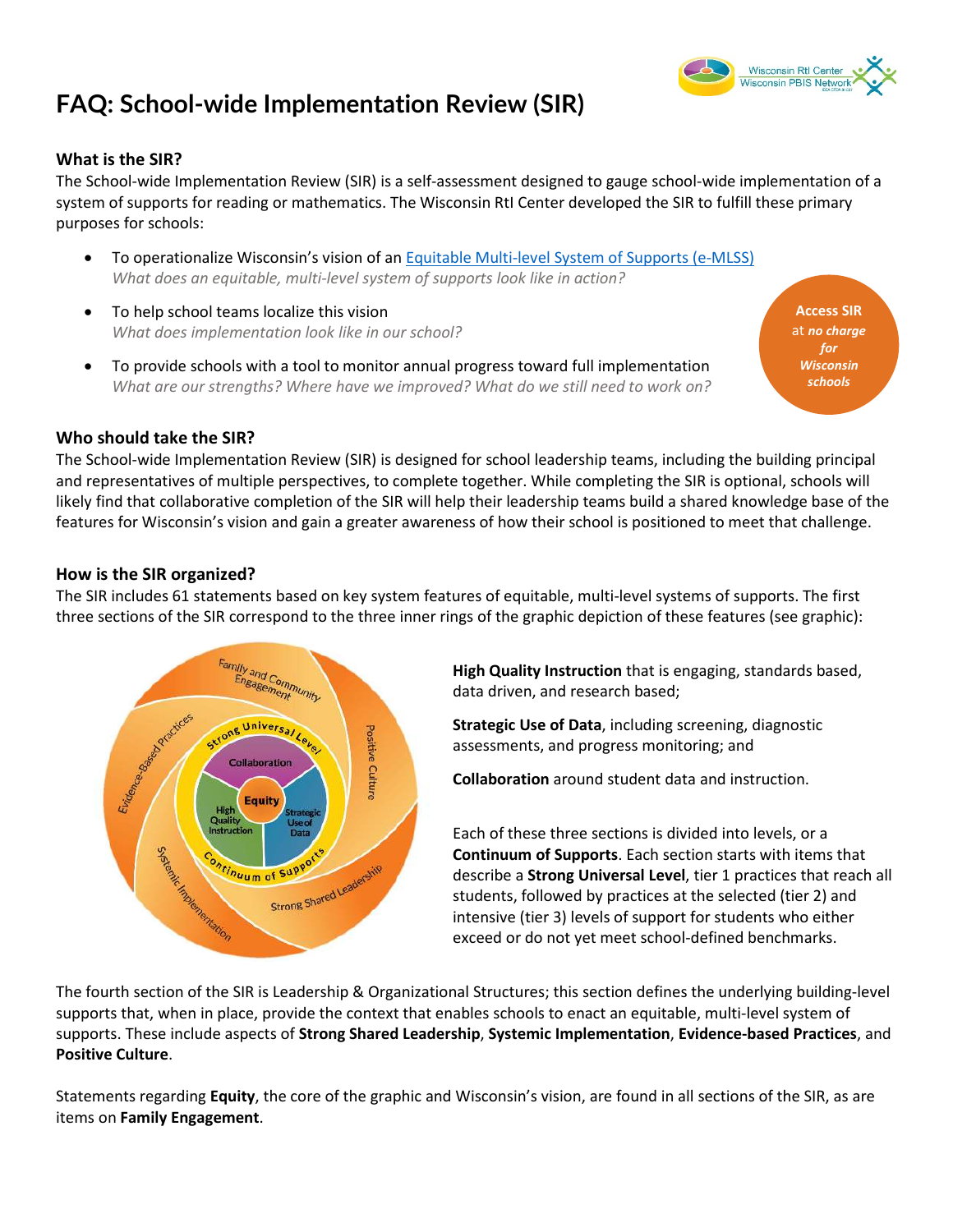The graphic below provides a summary illustration of the organization of the SIR for reading or mathematics.



#### **How do schools score themselves on the SIR?**

Completion of the SIR requires that school teams are familiar with research-based **levels (or stages) of implementation** that successful organizations use to reach full implementation and, ultimately, sustain new ways of working. To complete the SIR, school teams discuss and come to a consensus on the level of implementation that best describes the school's current status for each item on the SIR. These levels include:

**Not In Place.** At this level, schools have not yet begun to consider implementation, do not see the need to undertake a change, and/or have identified other more-pressing priorities.

**Purpose Building (or Exploration).** Here, schools recognize the need to change, learn about the issues and potential solutions, and build consensus to move forward.

**Infrastructure (or Installation).** At this stage, schools spend time building capacity for the change to take hold. Activities here include identifying and securing needed resources, rethinking personnel roles and schedules, providing skill training, and creating common expectations and definitions. All of the work done at this stage helps to create clarity among stakeholders and to set the stage for successful implementation.

**Initial Implementation.** Here, the school begins using the new program or practice. As is true for most new practices, new users typically experience an "awkward phase." The new practice does not fit old patterns, may take longer to use or do, and will likely create disruptions in old habits or routines. Schools that move successfully through this stage pay close attention to implementation barriers, providing staff with on-the-job coaching and feedback, and monitoring agreed-upon practices. Inattention or poor support at this critical stage typically results in staff "retreating" to tried-and-true methods that have worked in the past.

**Full Implementation:** Schools that successfully transition from the initial implementation stage move to this level of refinement, making the practice their own. At this level, the "new" practice has been integrated into habits and routines in the school. Staff is less concerned with how the new practice affects them and more concerned with the impact the practice has on student learning. Here, schools begin to refine, streamline, and document these practices so that new staff are able to understand expectations and for existing staff to guard against personalizing practices so much so that the original intent, or fidelity, of the program is lost.

**To learn more about stages of implementation and implementation science, visit National Implementation Research Network's Active Implementation Hub at<https://nirn.fpg.unc.edu/ai-hub>**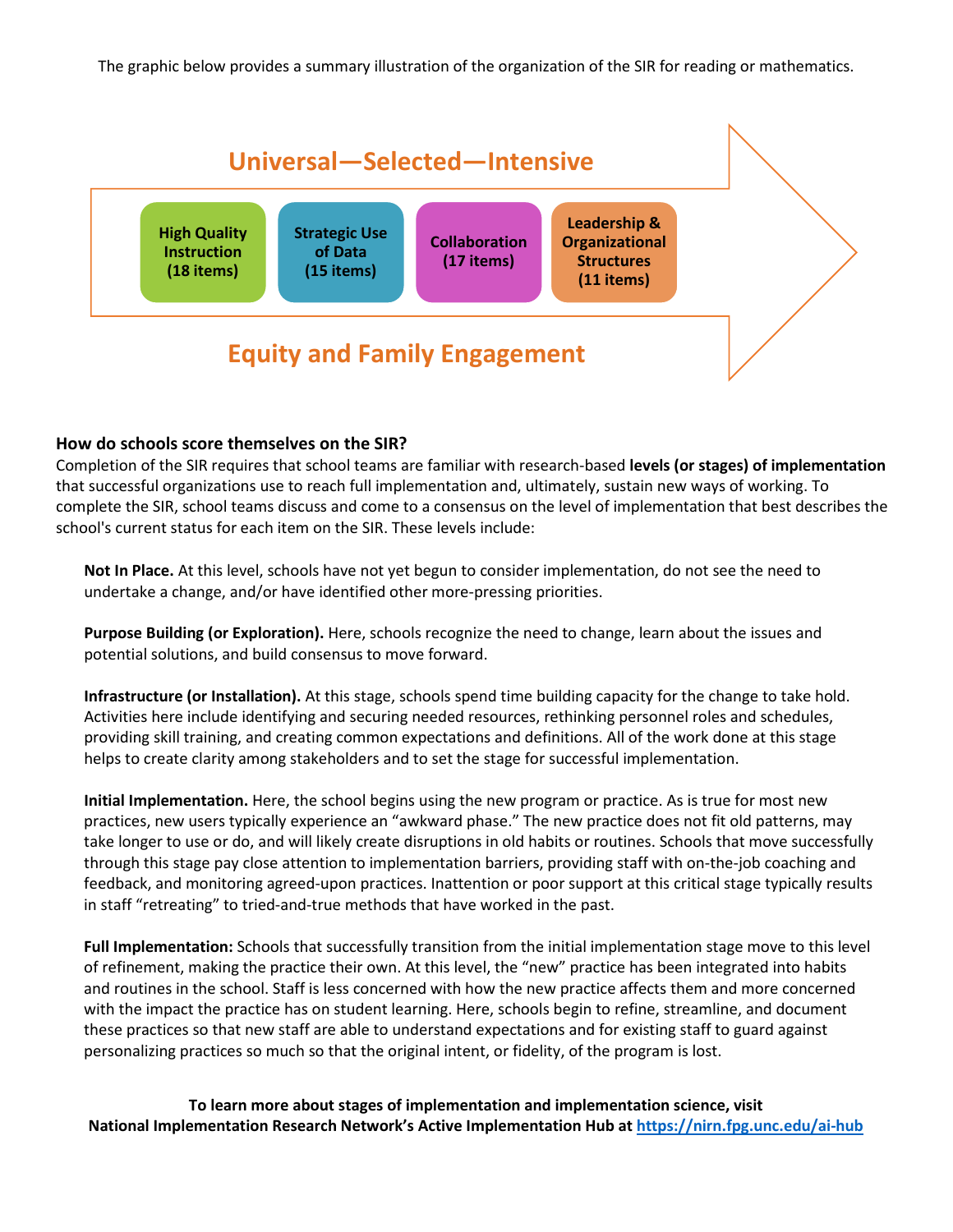## **Why use the levels of implementation?**

Desirable outcomes are achieved only when effective programs are implemented well (Fixsen, et al., 2005). Historically, though, when schools don't achieve the results expected, the tendency is often to blame and replace programs, schedules, or curricula without attending to the system that supports their implementation. This is where implementation science comes in.

With efforts directed at what's needed at each stage of implementation, schools can systematically and systemically move programs and practices from not in place to full implementation. Without on-going attention to the implementation process, however, schools can stagnate or revert to status quo practices.

Armed with a greater awareness of their current levels of implementation, school leadership teams will be better prepared to plan the type of professional development and support needed and to proactively address the set of barriers unique to each level to keep their school moving forward. School teams will also be prepared to anticipate a realistic set of outcomes for each level, understanding that it's not until schools reach the full implementation level that they realize changes in student results (Reeves, 2011).

## **How often and when should schools complete the SIR?**

Because completing the SIR is a time-intensive activity, school teams should plan to complete the SIR for each content area once per year; however, the time of year is up to the individual school. Some school teams, for instance, may prefer to complete the SIR in the spring so that they can put an action plan together for the upcoming school year. Other school teams may prefer to complete the SIR mid-year so that they can report results and update action plans accordingly. Still others might complete the SIR in the summer or at the start of the school year to re-focus their leadership team's priorities for the upcoming year.

#### **How do schools access the SIR?**

The SIR is available online at no cost to all Wisconsin schools via a secured login. The document, [Accessing the School](https://www.wisconsinrticenter.org/wp-content/uploads/2019/01/Accessing-the-SIR-for-schools-f.pdf)[wide Implementation Review \(SIR\) for Schools,](https://www.wisconsinrticenter.org/wp-content/uploads/2019/01/Accessing-the-SIR-for-schools-f.pdf) provides a step-by-step guide for logging in, starting new SIR assessments, and reviewing previous SIRs. Schools can also contact thei[r Regional Technical Assistance Coordinator](https://www.wisconsinrticenter.org/contact/) to guide them through this process.

## **How do school teams learn how to complete the SIR?**

[Regional Technical Assistance Coordinators](https://www.wisconsinrticenter.org/contact/) are available to provide supports to schools in all aspects of completing the SIR. The Wisconsin RtI Center also offers the guide, [Six Steps for Completing the SIR,](https://www.wisconsinrticenter.org/wp-content/uploads/2019/01/six-steps-for-facilitating-the-SIR-f.pdf) which includes detailed information to complete the School-wide Implementation Review.

## **If schools take the SIR online, how will the school data be used?**

By completing the SIR online, schools are granting permission to the Wisconsin RtI Center to use their data for the following purposes:

- to revise and validate the SIR over time
- to analyze and report out aggregated school results for monitoring the impact of the work of the Wisconsin RtI Center and progress of Wisconsin schools toward implementing Wisconsin's vision of RtI
- to analyze and report out aggregated question-level results for planning professional development at the regional and state level
- to link SIR data to student outcomes

**For further information or questions about the School-wide Implementation Review, please [contact the Wisconsin RtI Center.](https://www.wisconsinrticenter.org/contact/)**